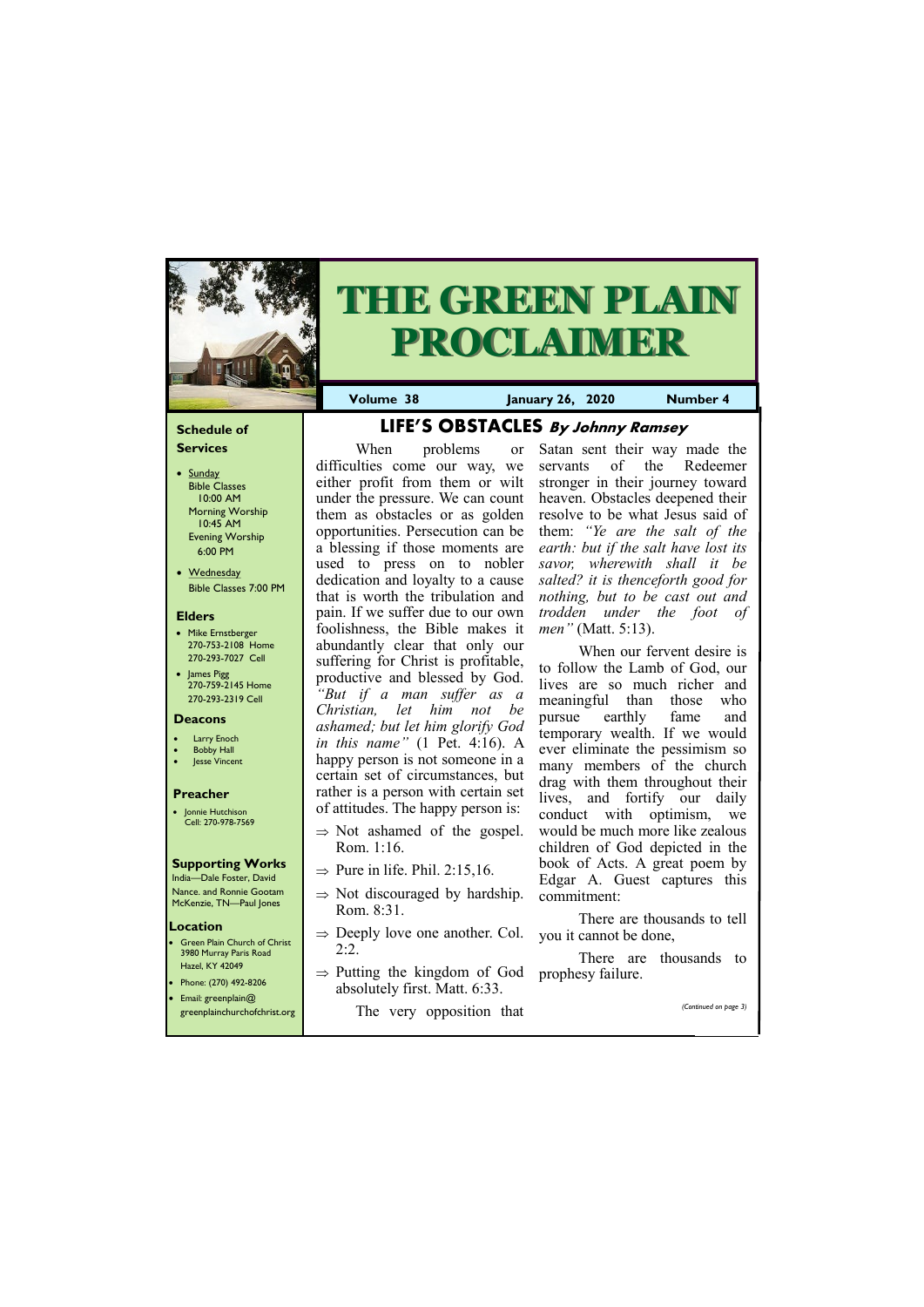## NEWS AND NOTES

- *REMEMBER IN PRAYER: Green Plain members*: . Remember Faye Travis, Peggy Jarvis, Rex and Margarette Enoch, Mary Crutchfield, Joanne Barnes, Maxine Pool, Hayes and Marjorie Grady, Jim Fielder,, Griselda Adams and Larry Enoch.
- **Family and Friends:** Teresa Tacker, Betty Pond, Bryan White, Meredith Enoch, Kenneth Mizell, Walter Byars, Will Winchester, Jim Hutson, Janice Canter, Maryanne Pedigrew, Dale Foster, Andrea Phillips, Donald and Dorothy Cook, and Larry Wyatt.
- **Pantry items January: 5—Children's Toothpaste; 12 —Canned Chili; 19—Apple Sauce; 26— Canned Potatoes; All food items should be canned. Thanks to all for participating in this effort.**
- Remember our **snacks for the hospital program** and place your items in the baskets in the lobby.
- **PASS IT ON!** When you have finished reading this bulletin, why not pass it on to a loved one, friend or neighbor. Use this as a tool to spread the gospel. Or, pick up extra copies to hand or mail to others.
- **See our Facebook page** for announcements, updates and articles. Access to past editions of this bulletin are available on our website at http://greenplainchurchofchrist.org.
- **Mission Work:** Please continue to pray for the preachers this congregation is supporting in India and for Dale Foster, Ronnie Gootan, David Nance, Mike Kiser, Arnold Gerson and Paul Jones in their respective works.
- Watch **"A Bible Answer"** each Sunday morning at 8:00 am on WQWQ TV in Paducah, KY. This program is also available on their website at abibleanswertv.org and on GBN and YouTube**.**
- **January 2020 Anniversaries:** 27th Carolyn & Walter Byars; Birthdays: 14th-Shane Smith; 18th-Karen Workman; 26th-Marjorie Grady; Please let us know if we have left anyone out and we will include them next week.
- **If you are able to receive the MyTV channel (WDKA Channel 49 in Paduka and on WK&T and other providers), tune in to the "Good News" program with Jim Dearman each Sunday morning at 7:30 am.**
- *If you enjoy good book, chapter and verse preaching tune in to the GOSPEL BRAO-CASTING NETWORK 24/7 online at gbntv.org. Lots of very fine study material is available on this website.*
- **Material possessions are not nearly as important as the spiritual blessings from God!**



**Page 2**

*BIBLE RESEARCH QUESTION*

**This Week: Who sold his birthright to his brother for for "red stew"?**

**Last Week**: *In the Old Testament, what was the "birthright?"*

**Answer**: The birthright of the firstborn consisted in the first place of a double portion of what his father had to leave. This probably means that he had a double share of such property as could be divided. (ISBE). (Gen. 25:29-34; Heb.

| property as court be arritated. (1900), (Sen. 29.29 9 1, 1100. $\mu$<br>  12:16; Gen. 43:33). |  |
|-----------------------------------------------------------------------------------------------|--|
|                                                                                               |  |
|                                                                                               |  |

**LESSONS TODAY Sunday AM** *"Be Encouraged & Be An Encourager"*

> **Sunday PM** *"Jesus and Pilate"*

*"Preach the Word"*

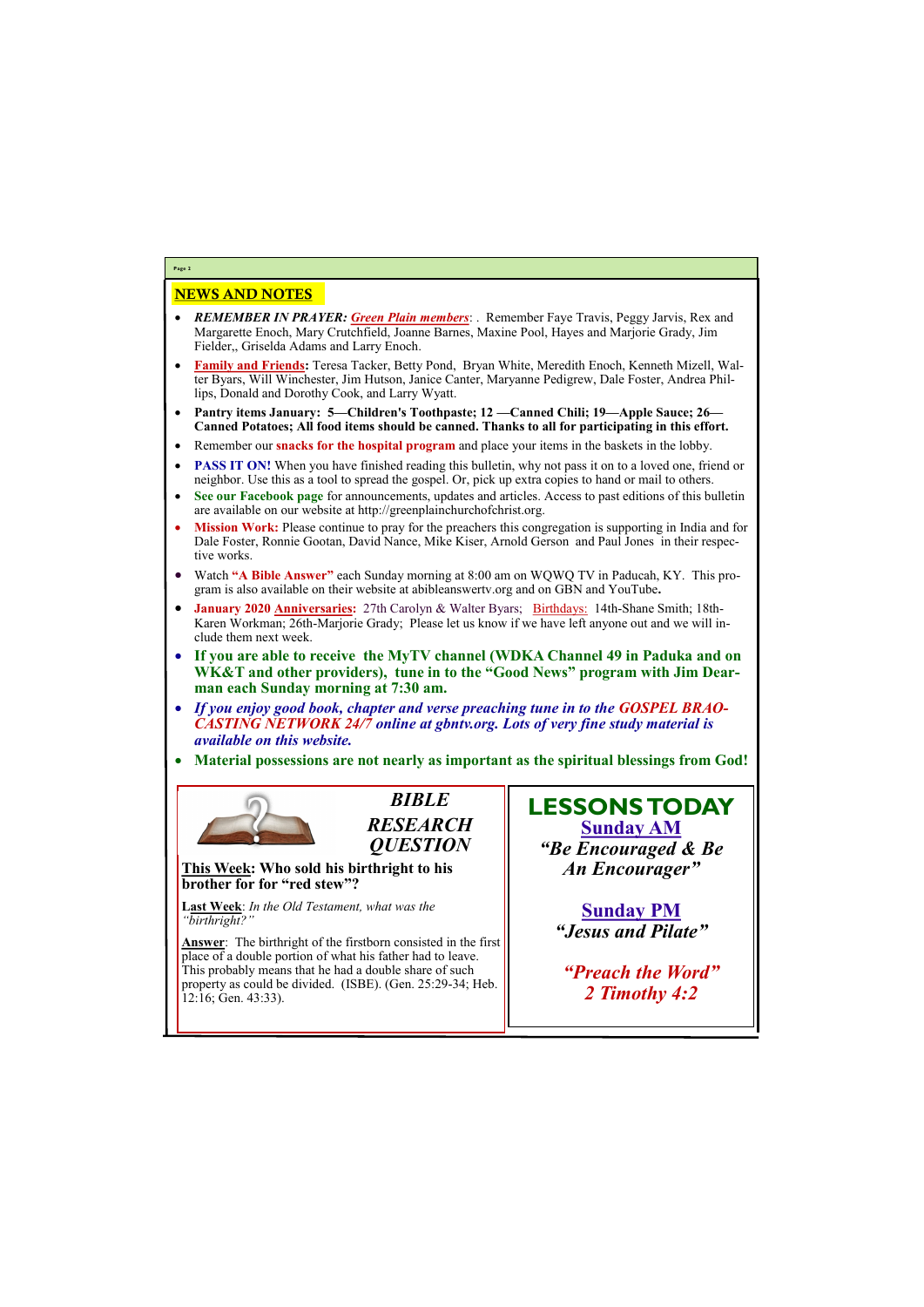**Page 3**

There are thousands to point out to you, one by one,

The dangers that wait to assail you.

But just buckle in with a bit of grin,

Then take off your coat and go to it;

Just start to sing as you tackle the thing

That "cannot be done" - and you will do it!

We need to sing more evangelistic songs in our assembly worship to stir and challenge all of us to realize the potential of lost mankind. *"Seeking the lost and pointing to Jesus, Souls that are weak and hearts that are sore, Leading them forth in ways of salvation, Showing the path to life evermore!"*

Forget the obstacles and always search for the opportunities of life.

> —*Gospel Minutes,* Vol. 50, No. 48, Nov. 30, 2001.

*(Continued from page 1)*

## YOUR HUT'S ON FIRE!

The only survivor of a shipwreck was washed up on a small, uninhabited island. He prayed feverishly for God to rescue him. Every day he scanned the horizon for help, but none seemed forthcoming.

Exhausted, he eventually managed to build a little hut out of driftwood to protect himself from the elements, and to store his few possessions. One day, after scavenging for food, he arrived home to find his little hut in flames, with smoke rolling up to the sky. He felt the worst had happened, and everything was lost.

He was stunned with disbelief, grief, and anger. He cried out, "God! How could you do this to me?" Early the next day, he was awakened by the sound of a ship approaching the island!

It had come to rescue him! "How did you know I was here?" asked the weary man of his rescuers. "We saw your smoke signal," they replied.

#### **Moral of the Story:**



stress, but we shouldn't lose heart, because God is at work in our lives, even in the midst of our pain, suffering, or stress. Remember that the next time your little hut seems to be burning to the ground, it just may be a smoke signal that summons the Grace of God.

—*[Bulletin Fodder](http://www.vscoc.org/Bulletinfdr/bulletin_fodder.htm)*



"Truly my soul waiteth upon God: from him cometh my salvation. He only is my rock and my salvation; he is my defence; I shall not be greatly moved."